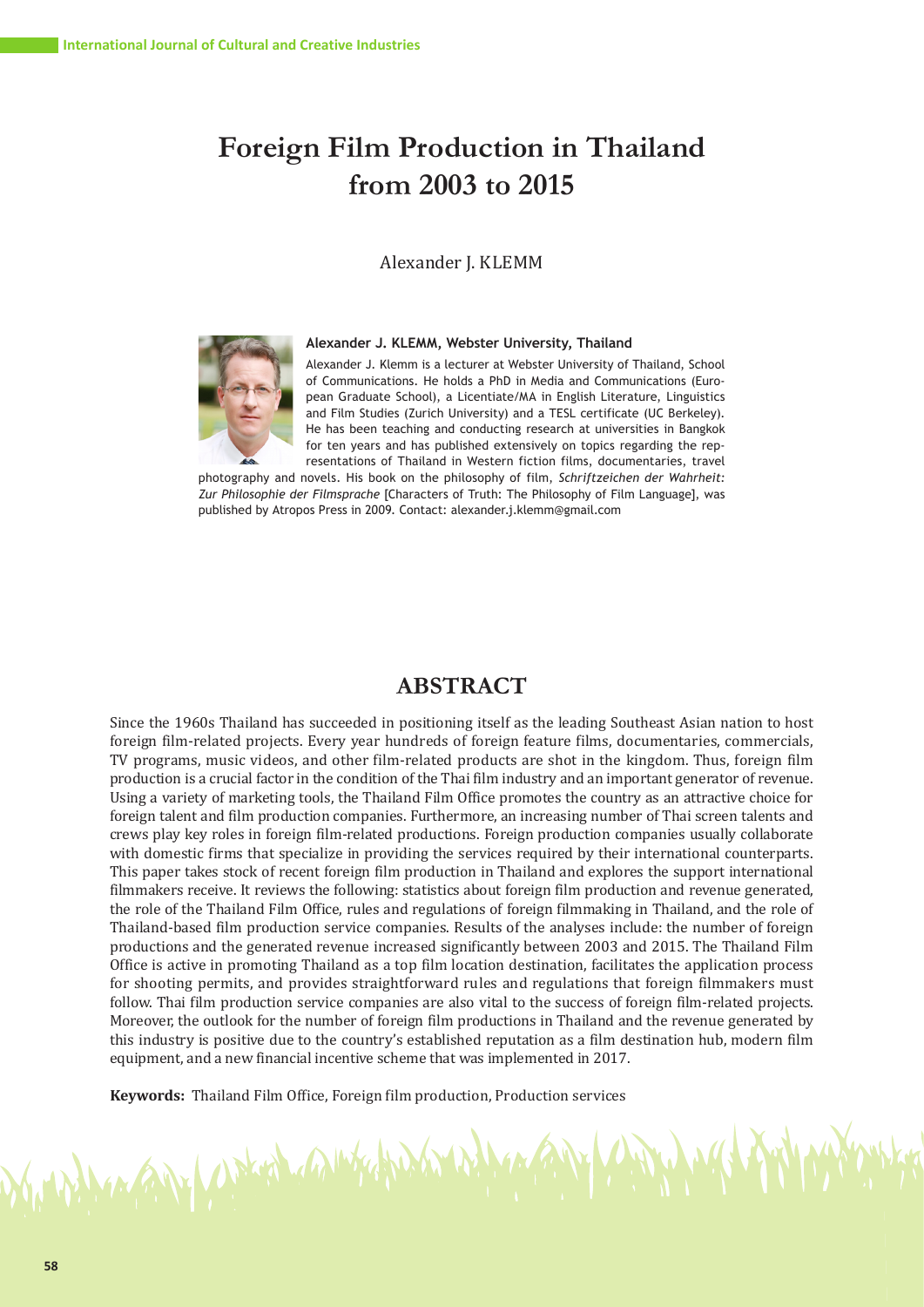#### **1. INTRODUCTION**

When foreign filmmakers conduct film projects in Thailand, they spend capital on Thai crews, screen talents, coordinators, shooting permits, accommodation, transportation, catering, export fees for the film materials, and so on. Therefore, foreign filmmaking in Thailand makes a substantial contribution to the Thai economy and supports thousands of jobs in Bangkok and across the nation. According to the Thai Film Office (March 2016), in 2015 Thailand's revenue amounted to THB 3.164 billion (US\$95.339 million) thanks to expenditures by foreign filmmakers. In 2012 Oxford Economics looked at the Thai film industry, including foreign film productions and film-induced tourism. Its report attested to Thailand's strong efforts in keeping up with international film production technologies, and high standard equipment and studio facilities. It also emphasized Thailand's broad appeal due to its wide range of landscapes, including coastlines, reefs, rivers, lakes, mountains, jungles, villages and cities. The high production standards and the diversity of landscapes were found to be the main reasons for the significant increase in the number of foreign film-related projects in Thailand as well as the strong growth in revenue generated by this industry. The report gave a positive outlook for the number of foreign productions, the film service industry that is tied to foreign productions, and the inflow of capital into the Thai economy via this industry (Oxford Economics, 2012, p. 12).

This paper analyzes significant developments in foreign filmmaking in Thailand between the years 2003 and 2015. The objectives are to provide an updated view of the current situation and to make an informed prediction about the future of this industry.

The research questions are the following: (1) What were the main developments in foreign

WARDY HALLA

film production in Thailand in the specified timeframe? (2) What is the situation of this industry as of 2015? (3) What is its future outlook?

An important limitation needs to be mentioned. One may assume that many tourists choose Thailand as a travel destination because they were inspired by a Thailand-set film or TV program. For instance, Brzeski (2013), citing a Kasikorn Bank study and projections by tourist organizations, suggested that the popularity of the box office hit *Lost in Thailand* (China, 2012) would lead to a rise of Chinese tourists to Thailand in 2013. The Thailand Board of Investment (January 2014) noted that this film received financial support by The Ministry of Tourism and adds that "the movie stimulated great interest amongst Chinese audiences regarding the Kingdom, which resulted in a surge of tourist arrivals from mainland China." However, Oxford Economics (2012, p. 13) observed that, with the exception of one study by Siriangkul (2005), no in-depth research has gone into the area of film-induced tourism to Thailand. Thus, it is unclear to what extent popular films such the *Man with the Golden Gun* (US, 1974), *The Beach* (US, 2000), *The Hangover Part II* (US, 2011) or even *Lost in Thailand* (China, 2012) were decisive factors in tourists' decisionmaking processes regarding their intention to visit the kingdom. Consequently, while filminduced tourism is an underlying goal of the Thailand Film Office and a worthy research topic, to limit the scope of this paper it cannot be explored here.

#### **2. BACKGROUND**

Table 1 shows the number of foreign film-related productions realized in Thailand between the years 2003 and 2015.

In the years 2003 to 2015 Japan, averaging 137 film-related productions annually, has been the most active country. However, a substantial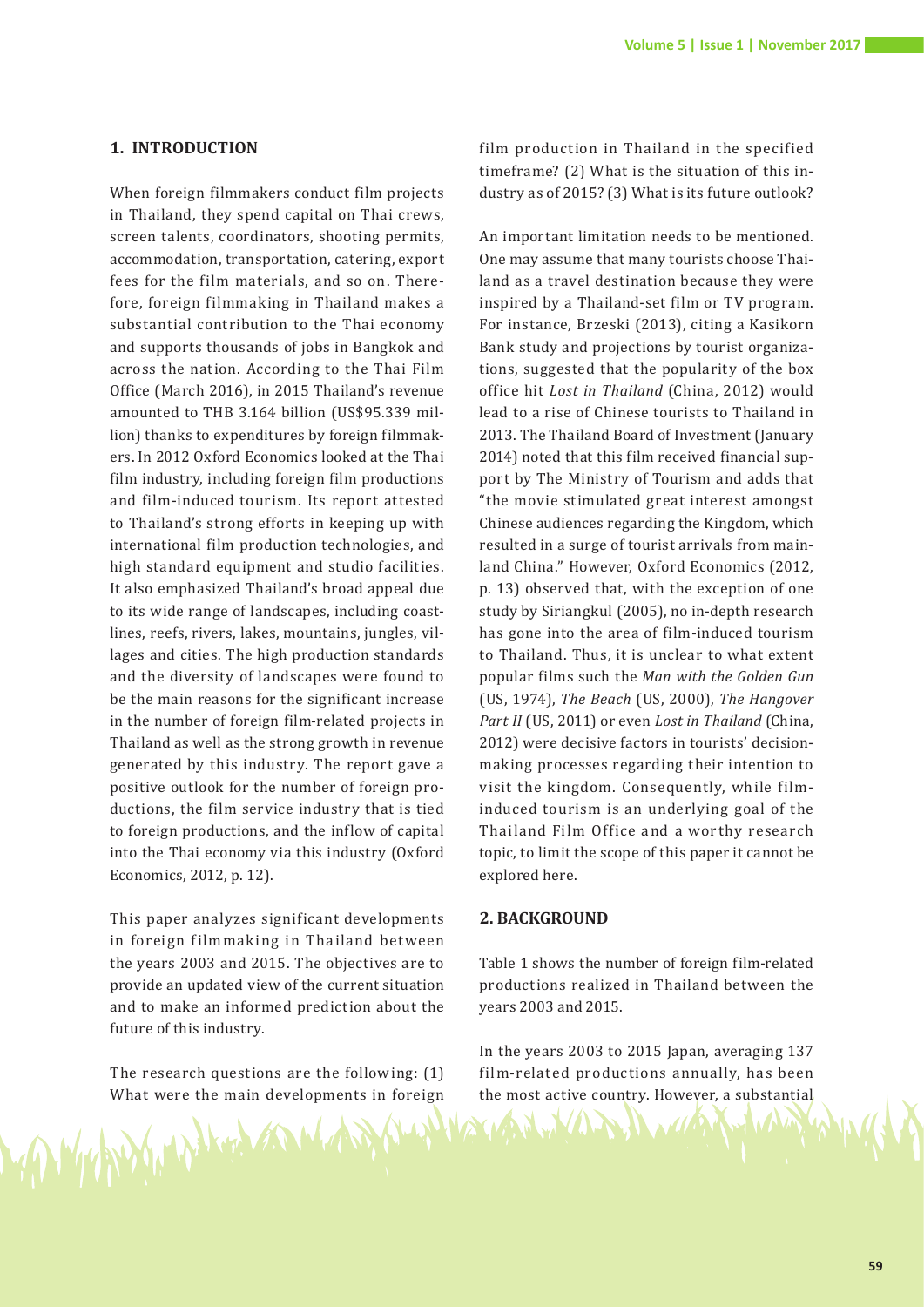| Year |     |     |      |      |               |      |        |              | Japan India Korea Hong United China Aus- Taiwan Europe <sup>*</sup> | $UK^*$    | Others <sup>®</sup>     | <b>Total</b> | $\%$       |
|------|-----|-----|------|------|---------------|------|--------|--------------|---------------------------------------------------------------------|-----------|-------------------------|--------------|------------|
|      |     |     |      | Kong | <b>States</b> |      | tralia |              |                                                                     |           |                         |              |            |
| 2003 | 154 | 31  | 23   | 17   | 15            | 12   | 13     | 6            | 67                                                                  | N/A       | 50                      | 388          | $-19.33\%$ |
| 2004 | 147 | 36  | 13   | 28   | 21            | 12   | 16     | 9            | 85                                                                  | N/A       | 74                      | 441          | $+13.66%$  |
| 2005 | 165 | 44  | 26   | 24   | 22            | 5    | 20     | 6            | 95                                                                  | N/A       | 85                      | 492          | $+11.56%$  |
| 2006 | 142 | 72  | 42   | 21   | 21            | 21   | 27     | $\mathbf{1}$ | 75                                                                  | N/A       | 69                      | 491          | $-0.20%$   |
| 2007 | 154 | 92  | 39   | 25   | 22            | 8    | 18     | 6            | 102                                                                 | N/A       | 57                      | 523          | $+6.52%$   |
| 2008 | 134 | 123 | 26   | 23   | 25            | 8    | 10     | 3            | 106                                                                 | N/A       | 68                      | 526          | $+0.57%$   |
| 2009 | 108 | 108 | 27   | 20   | 25            | 16   | 8      | 10           | 96                                                                  | N/A       | 78                      | 496          | $-5.70%$   |
| 2010 | 123 | 128 | 41   | 24   | 22            | 22   | 8      | 16           | 79                                                                  | 12        | 103                     | 578          | $+16.53%$  |
| 2011 | 113 | 107 | 47   | 24   | 35            | 33   | 15     | 9            | 97                                                                  | 22        | 104                     | 606          | $+4.84%$   |
| 2012 | 149 | 125 | 33   | 37   | 27            | 24   | 6      | $\mathbf{1}$ | 73                                                                  | 32        | 129                     | 636          | $+4.95%$   |
| 2013 | 140 | 150 | 29   | 38   | 34            | 29   | 22     | 7            | 71                                                                  | 41        | 156                     | 717          | $+12.74%$  |
| 2014 | 133 | 107 | 22   | 28   | 26            | 37   | 18     | 2            | 85                                                                  | 37        | 136                     | 631          | $-11.99%$  |
| 2015 | 119 | 125 | 34   | 29   | 42            | 48   | 19     | 7            | 108                                                                 | 45        | 148                     | 724          | $+14.74%$  |
| Ave. | 137 | 96  | 30.9 | 26   | 25.9          | 21.1 | 13.9   | 6.4          | $85.5$ **                                                           | $31.5$ ** | $129.3$ **              |              |            |
|      |     |     |      |      |               |      |        |              | $(2010-15)$                                                         |           | $(2010-15)$ $(2010-15)$ |              |            |

**Table 1. Countries and Number of Foreign Productions Filmed in Thailand, Year 2003-2015**

Source: adapted from Thailand Film Office (June 2009, p. 2; June 2010, p. 1; March 2016).

Notes:<br>The separated category for UK productions was used starting from 2010. The separated category for UK productions was used starting from 2010.

\*\* In 2003-2009, it was not clear if UK films were categorized under 'UK' or 'Others', therefore only the data from 2010- 2015 was used.

decline from 149 productions in 2012 to 119 in 2015 can be observed. From 2003 to 2015, Indian productions averaged 96 annually. Yet it is important to observe that from 2003 to 2008 Indian productions quadrupled to reach triple digits, where they have stayed since. Thus, from 2008 to 2015 Indian productions averaged 121.6 annually. In 2010, 2013, and 2015 the total number of Indian film-related productions was greater than Japan's. This suggests that in the future the total number of Indian film-related productions in Thailand could again surpass that of the Japanese. The strong Indian numbers for the current decade were predicted by Rosenberg (2010).

From 2003 to 2015 three countries averaged similar numbers: Korea realized 30.9 projects, Hong Kong 26, and the United States 25.9. They are followed by China, averaging 21.1 productions. The comparatively modest numbers for China and the US could be explained by their strong domestic film industries, their own variety of landscapes and cultures, viewer expectations, and in the case of the US, the distance to Thailand.

ANY UNES ANY

From 2003 to 2015 Australia averaged 13.9 productions annually, and Taiwan 6.4, respectively. These numbers are modest and fluctuate much from year to year. Considering the fact that many Australians visit Thailand every year, one would have expected more films to be shot in the kingdom.

The categories *Europe, UK*, and *Others* are problematic. While the period of 2003-2009 does not include a separate column for the UK, 2010-2015 does. Consequently, in 2003-2009 it is unclear whether the United Kingdom was included in the column for *Europe* - which would make sense - or in the column for *Others*. Thus, Table 1 shows the total annual average only for the years 2010 to 2015, when Europe averaged 85.5 productions, the UK 31.5 and other countries 129.3. These numbers show that the UK is an important film producer in Thailand. Since the averages for *Europe* and *Others* are high, a detailed breakdown of these categories would be helpful but has not been made available. Historically, Germany and France, followed by Denmark and Sweden, have been the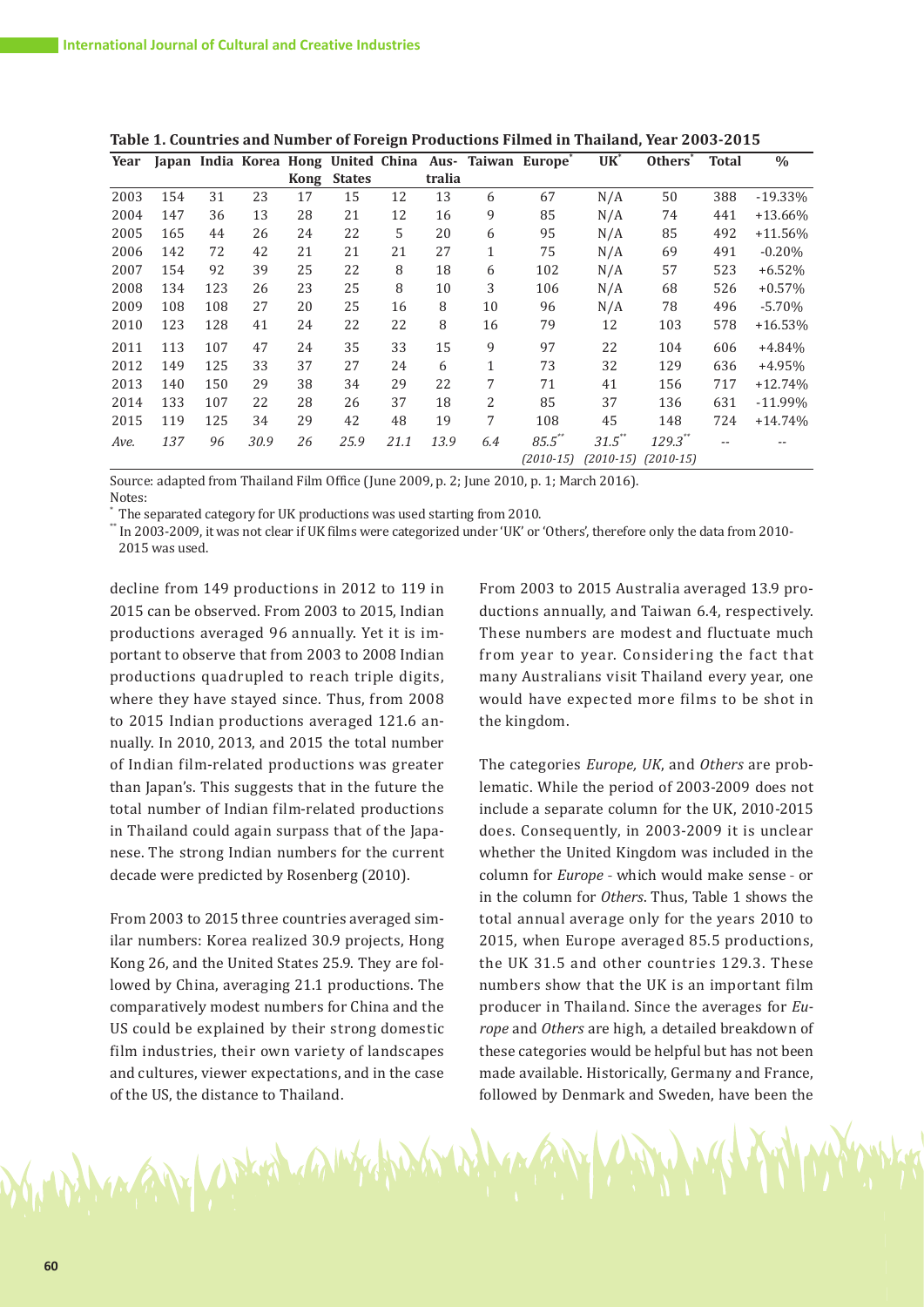|                                               | <b>TV-related categories</b> |                |             |                  |                  |                                     |               |             |      |                  |     |                                           |
|-----------------------------------------------|------------------------------|----------------|-------------|------------------|------------------|-------------------------------------|---------------|-------------|------|------------------|-----|-------------------------------------------|
| Year                                          | Adver-                       | Docu-          | TV          | <b>Sensitive</b> | Game             | <b>Drama</b>                        | <b>Series</b> | Music       |      |                  |     | Feature Others <sup>*</sup> Total Revenue |
|                                               |                              | tising mentary | program     | content          | show/<br>reality |                                     |               | Video       | Film |                  |     | (mill.Baht)                               |
| 2007                                          | 198                          | 229            | N/A         | N/A              | N/A              | N/A                                 | 32            | 42          | 22   | N/A              | 523 | 1,073.00                                  |
| 2008                                          | 184                          | 197            | N/A         | N/A              | N/A              | N/A                                 | 48            | 69          | 28   | N/A              | 526 | 2,023.00                                  |
| 2009                                          | 166                          | 181            | N/A         | N/A              | N/A              | N/A                                 | 52            | 60          | 37   | N/A              | 496 | 898.00                                    |
| 2010                                          | 255                          | 178            | N/A         | N/A              | N/A              | N/A                                 | 46            | 50          | 49   | N/A              | 578 | 1,869.15                                  |
| 2010                                          | 255                          | 178            | 34          | 4                | 0                | 6                                   | 2             | 50          | 49   | $\Omega$         | 578 | 1,869.15                                  |
| 2011                                          | 296                          | 155            | 67          | 8                | $\boldsymbol{0}$ | 4                                   | 7             | 34          | 35   | $\boldsymbol{0}$ | 606 | 1,226.45                                  |
| 2012                                          | 314                          | 122            | 80          | 8                | 3                | 6                                   | 9             | 41          | 53   | $\Omega$         | 636 | 1,781.93                                  |
| 2013                                          | 346                          | 150            | 86          | 6                | $\boldsymbol{0}$ | 7                                   | 8             | 47          | 67   | $\Omega$         | 717 | 2,173.35                                  |
| 2014                                          | 294                          | 159            | 74          | 6                | 1                | $\mathbf{1}$                        | 7             | 44          | 41   | 4                | 631 | 1,934.18                                  |
| 2015                                          | 329                          | 176            | 62          | 8                | 9                | 1                                   | 16            | 57          | 63   | 3                | 724 | 3,164.30                                  |
| Ave.                                          | 264.7                        | 171.9          | 67.2        | 6.7              | 2.2              | 4.2                                 | 8.2           | 49.3        | 43.9 | 0.8              | $-$ |                                           |
|                                               |                              |                | $(2010-15)$ | $(2010-15)$      |                  | $(2010-15)$ $(2010-15)$ $(2010-15)$ |               | $(2010-15)$ |      |                  |     |                                           |
| Average for all TV programmes: 73.5 (2007-15) |                              |                |             |                  |                  |                                     |               |             |      |                  |     |                                           |

**Table 2. Countries and Number of Foreign Productions Filmed in Thailand, Year 2007-2015**

Source: Adapted from Oxford Economics (2012, p. 12.); Thailand Film Office (2012; March 2016). \* Originally published by Thailand Film Office; data is no longer available. Revenue in millions of Thai Baht.

European countries with most feature film productions, documentaries, and TV programs made in Thailand every year, which is why these countries combined should make up a clear majority of European film productions in Thailand.

As the annual average numbers show, the overall number of productions has almost doubled from the lowest of 388 in 2003 to the highest of 724 in 2015. The considerable drop from 717 productions in 2013 to 631 in 2014 could be attributed to the *coup d'état* on 22 May 2014, the demonstrations and instability that preceded it, and restrictions imposed by the new government after the *coup*. Many international events scheduled to be held in Bangkok, such as concerts and conferences, had to be cancelled in the second half of 2014 due to security concerns. Thus, some foreign film projects were probably put on hold or moved to other countries. The notion that the demonstrations and coup were major reasons for the decline in foreign film projects is held by Mackey (2015), who posits: "A military coup in the southeast Asian nation led to a 12 percent slip in the total number of overseas productions filmed in the country." Other factors that can influence the number of productions include the

WARD WAS KING AND

economic situation in a foreign filmmaker's native country, Thailand's economic situation, the state of the global economy, fluctuations in currency exchange rates, and changing tastes of the target audiences.

Tables 2 shows the number of foreign productions completed in Thailand and the annual revenue achieved from 2007 to 2015. In 2007-2009, TV productions are put into one category, i.e. *TV Series*. In 2010-2015, however, TV productions has been divided into five separate categories.

Advertising, with an annual average of 264.7 productions, is the strongest category. The overall increase from numbers below 200 in the years 2007 to 2009 to numbers close to or above 300 since 2011 is significant.

Regarding documentaries, the annual average from 2007 to 2015 was 171.9. Note the constant decline from 2007, when the number of documentaries peaked at 229, to 2012, when the low point of only 122 documentaries was reached. The number of documentaries later increased gradually to the above-average figure of 176 in 2015.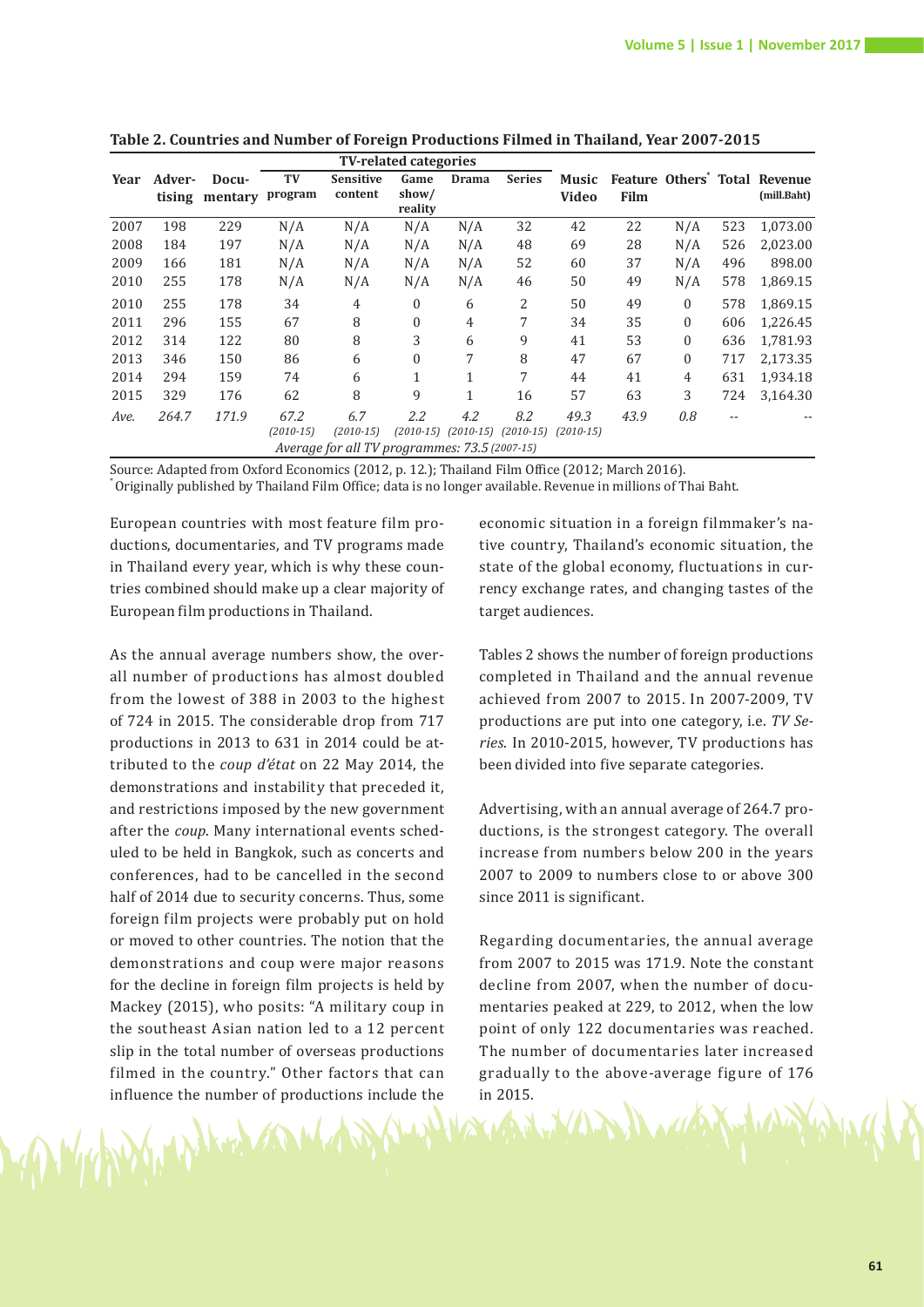The annual average of all TV categories combined from 2007 to 2015 is 73.5. In 2012 and 2013 more than 100 TV-related productions were completed, making these the strongest years for this category. With 67.2 productions, the category *TV Program* (2010-15) clearly surpassed the other TV-related categories, even when they are combined.

The annual average of music videos lies at 49.3 productions with the peak of 69 in 2008 and the low point in 2011 with only 34 videos.

The annual average of feature films is 43.9 films. The quantity tripled from 22 films in 2007 to 63 in 2015. The relatively modest numbers of 35 films in 2011 and 41 in 2014 may have been caused by the floods and the coup, as most likely some feature films planned to be shot in Bangkok encountered problems. 2013 with 67 films and 2015 with 63 were the best years so far.

From 2007 to 2015 the revenue almost tripled from THB 1.073 billion (US\$32.329 million) to THB 3,164 billion (US\$95.339 million). Note the sharp rises from 2007 to 2008 and from 2014 to 2015. The steep drop from 2008 to 2009 may have been caused by the global financial crisis.

# **3. THE THAILAND FILM OFFICE**

The Thailand Film Office is a government agency operating under the Department of Tourism, which in turn belongs to the Ministry of Tourism and Sports. Its duties are diverse and include (1) developing and implementing plans to attract a high number of foreign filmmakers; (2) approving applications, issuing shooting permits, and monitoring foreign film crews' work in progress; (3) coordinating with other government agencies; (4) ensuring that foreign films portray Thailand, its cultures and arts respectfully; and (5) promoting Thailand as a film location destination and as an attractive holiday destination for tourists.

Magazy Control and History

In line with its duties, the Thailand Film Office provides foreign filmmakers with guidelines for the steps they must take to complete their project, facilitates contact between foreign filmmakers and Thai coordinators who will help them with logistics and other matters, and promotes Thailand as a film location destination through activities and the dissemination of information.

In October 2011, the Thailand Film Office (2012) conducted a worldwide survey to evaluate the effectiveness of its marketing strategy, to reach out and meet the needs of international filmmakers, and to improve its marketing strategies based on the survey results. 6,000 participants were asked about their awareness of the Thailand Film Office magazine advertising, e-magazine, website, Facebook page, Twitter page, booths at festivals and markets, and other tools such as promotional calendars. They were also asked about their awareness of news articles regarding the Thailand Film Office and the Department of Tourism. 69% of the respondents were aware of the marketing materials, the top three being the e-magazine (27.2%), the website (19%), and the booths at festivals and markets (14.5%).

The two main suggestions called for more information about locations on the website and about films being shot in Thailand. Many filmmakers were also interested in financial incentives. It is likely that the survey results prompted the Thailand Film Office to give more depth to its emagazine and to start the Thailand International Film Destination Festival and the Amazing Thailand Film Challenge in 2013. The call for financial incentives has also been heard (see below, section 6).

In April 2009 the Thailand Film Office began publishing the e-magazine *Film in Thailand*. Until 2012 it appeared monthly. Since 2013 it has gained in length and substance but the number of annual issues was reduced to three to four. As a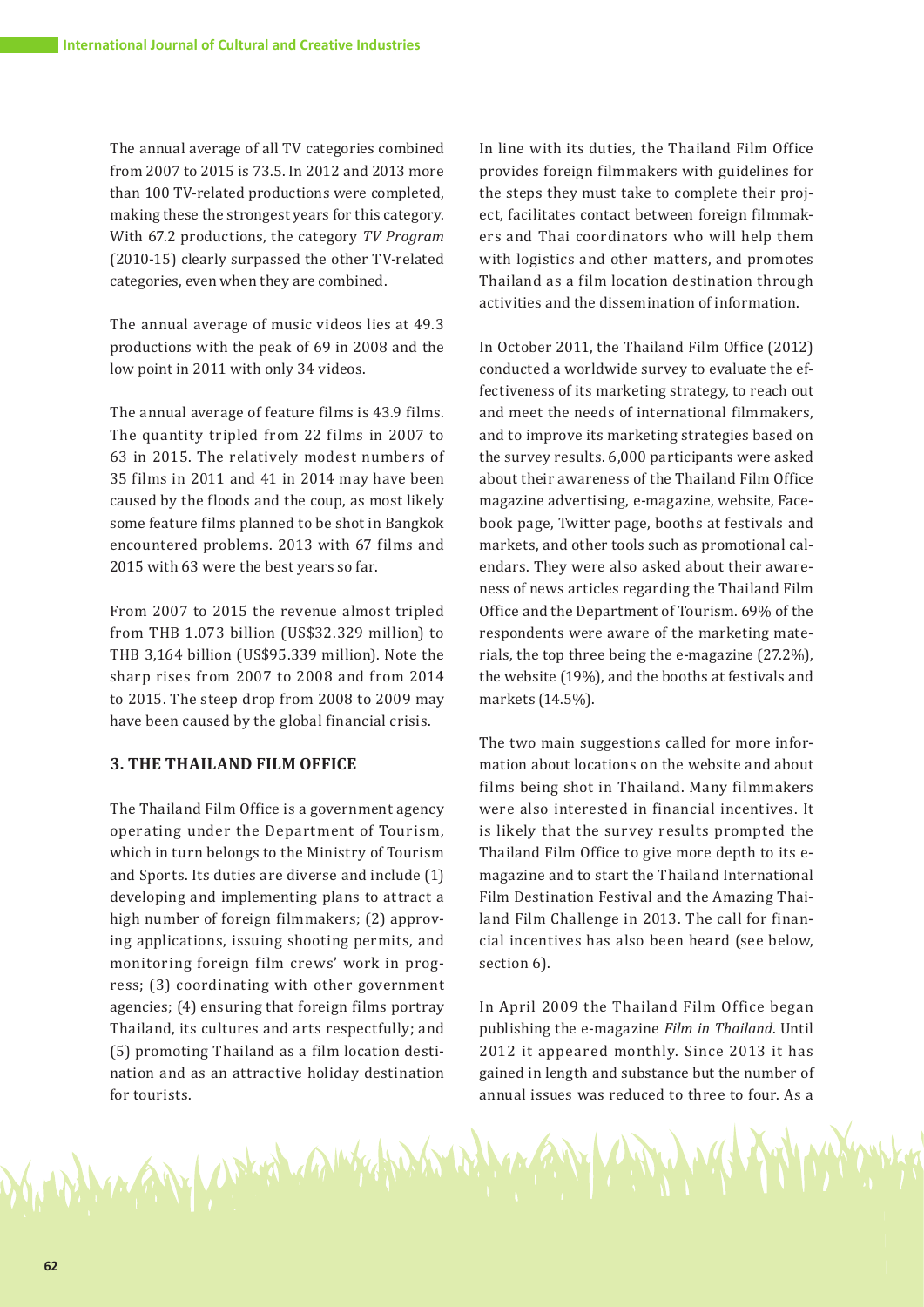promotional tool the magazine includes various features, e.g. introductions of the staff, news from the private sector, reviews of specific locations, cultural traditions and activities to be filmed, reports about important visitors from abroad, film workshop reports, interviews with film industry insiders, the Thailand Film Office's participation in film-related events abroad and in Thailand, and so on. It consistently highlights the benefits to foreign firms of filming in the kingdom.

Since 2013 the Thailand Film Office has been organizing the annual Thailand International Film Destination Festival. The event serves as a vehicle to promote Thailand as a top location for foreign filmmakers. It does so through a series of screenings of films that were shot in Thailand (mainly new commercial and independent productions), guest appearances of directors, actors and producers, and an award ceremony to honor the winners of the so-called The Amazing Thailand Film Challenge. Sixty young filmmakers from around the world are invited to make short films in Thailand with the best ones receiving an award. The film budgets, accommodation and flights are sponsored by the Thailand Film Office. It is an event designed for industry people to network and for aspiring filmmakers to showcase their talent.

# **4. RULES AND REGULATIONS**

The website of the Ministry of Foreign Affairs gives interested foreign filmmakers important guidelines and instructions. They outline the procedures before the arrival, while filming in Thailand is underway, and after principal photography has ended. The website also informs filmmakers about important expenses. The following is a brief overview of the key steps.

Before the film crew arrives in Thailand, the producer should hire a Thailand-based coordinator for assistance, as this coordinator knows the procedures to acquire the filming permits. The

coordinator may be a representative of a Thai film production service company and takes care of a range of issues: the cooperation with government agencies, the preparation of all required documents, the obtaining of work permits, and the completion of tax payment forms. The coordinator can also be put in charge of other aspects of the project, such as the arrangement of transportation, accommodation, catering, film equipment, local talent, and studio rentals. Later, the coordinator helps the foreign crew with all issues to be considered during and after shooting the film.

The foreign production company requests the permission to film in Thailand either from abroad or from within the country. Completed applications, signed by the foreign film producer and the local coordinator, can be submitted to a Royal Thai Embassy or Consulate, the Office of the Tourism Authority of Thailand, the Thai Trade Center, or the Film Board of Thailand. Companies planning to shoot TV programs, TV commercials, documentaries or music videos need to apply for permits at the One-Stop-Service Center. Larger types of productions, for instance TV dramas and feature films, require that the application be made directly at the Thailand Film Office. Depending on the scale and purpose of the production the approval process takes from a few days to two weeks.

Many documents must be submitted along with the application form, for instance the script, the shooting schedule, the itinerary, the list of shooting dates and locations, the name list of the crew, and so on. The content of the script is important and must first be approved. The foreign filmmakers must proceed with caution and respect because their film "should not subvert or affect the traditions, culture, morals, national security, public order, environment, rules and regulations of government agencies or the dignity of Thailand" (Ministry of Foreign Affairs, 2012). Thai filmmakers and television producers have to follow a number of censorship laws regarding the depiction of the royal family, the Thai national flag,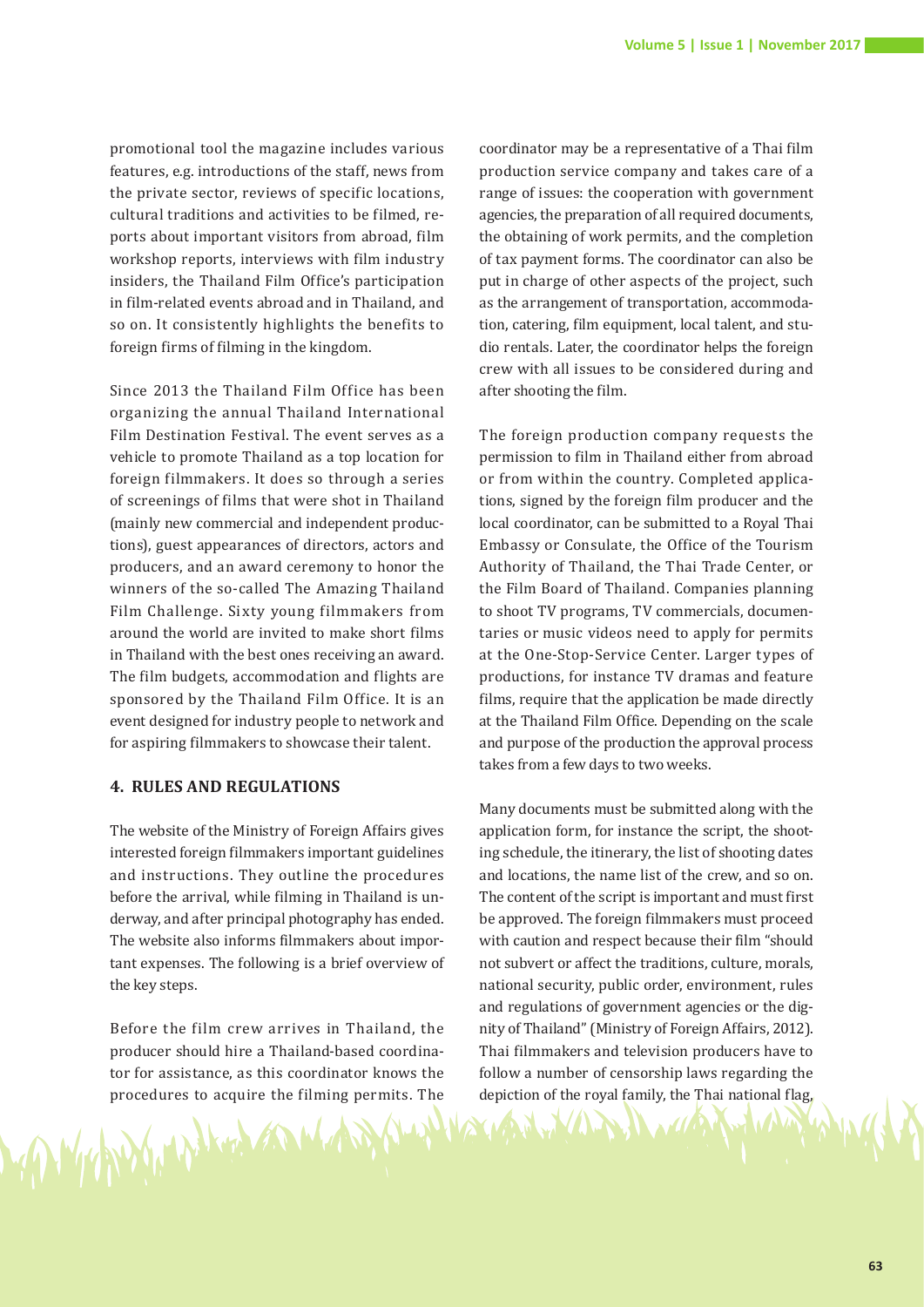and all religions. When it comes to a sensitive and acceptable portrayal of Thailand, these laws also apply to foreigners (see Fotiadis & Englander, 2010). After the Film Board of Thailand has approved the script, the filmmakers can still make changes but must get renewed approval.

After the permission has been granted, the local coordinator has to apply for a work permit for film crew members intending to work in Thailand for fifteen or more days. The Alien Occupation Control Division, the Department of Employment and the Thailand Film Board cooperate on the matters of work permit approval.

Also, foreign filmmakers need to be aware that the import and export of equipment must be done according to regulations set by the Customs Department. Thus, they should check whether their country is a member of the ATA Carnet Treaty<sup>1</sup>. If it is and if their equipment is for professional use only, it can be temporarily imported under the ATA Carnet Law, in which case no duty or tax applies.

While film production in Thailand is underway, foreign filmmakers have to adhere to further rules. First, the film crew has to inform the Film Board of Thailand of its arrival. Then, a Film Board representative is appointed to accompany the production team. This officer (or officers in case of large productions) oversees the film production process and makes sure the crew follows the approved script. The representative must receive the location and shooting schedule at least two days before the date of filming at that particular location, and any changes to the script while the shoot is ongoing must be approved via this official.

After principal photography has ended, all filmed materials must be presented to the representative to get the seal of approval, which confirms that the production was completed in accordance with Thai laws.

on a white

Foreign filmmakers must be keenly aware of the details of expenses. These include fees to cover the service of the Film Board representative. The fees depend on the genre of the film and the shooting locations. The foreign film production company pays for the representative's expenses (transportation, accommodation, meals) and pays him/her a daily fee of THB 2,000 (US\$60). In the case of a large production, such as a feature film, two or more representatives will be present on the set and will have to be paid. The export fee per 100 meters of film is THB 100 (US\$3) to be paid to the Censorship Section, Royal Thai Police Department. Finally, each foreign crew member and screen talent has to pay income tax at the rate of 5 to 37%, depending on their income. This tax has to be withheld and remitted according to Revenue Department regulations.

This overview of rules and regulations demonstrates that foreign filmmakers inevitably have to hire a Thailand-based coordinator who can assist with paperwork and advise the filmmakers regarding the rules and regulations. Many film production service companies have specialized in this area of support.

## **5. FILM PRODUCTION SERVICE COMPANIES**

Up until the late 1990s most foreign films shot in Thailand were produced by foreign companies and filmed with foreign crews. This began to change around the year 2000, when an increasing number of Thai film crews and Thailand-based production service companies became involved in production of foreign films, not least because the foreign filmmakers recognized the high skill levels of Thai crews. The Thailand Film Office (2013) lists 390 coordinators, i.e. 254 companies and 136 individuals, as well as another 23 companies for related services. The large number of coordinators is indicative of the following: First, there is a big need for film production services in Thailand. Also, the demand for production

1 The acronym ATA stands for "Admission Temporaire/Temporary Admission". The ATA Carnet Treaty, first established in 1961 by the World Customs Organization, is an internationally valid customs form that allows for the duty-free and tax-free import and export of goods for up to one year.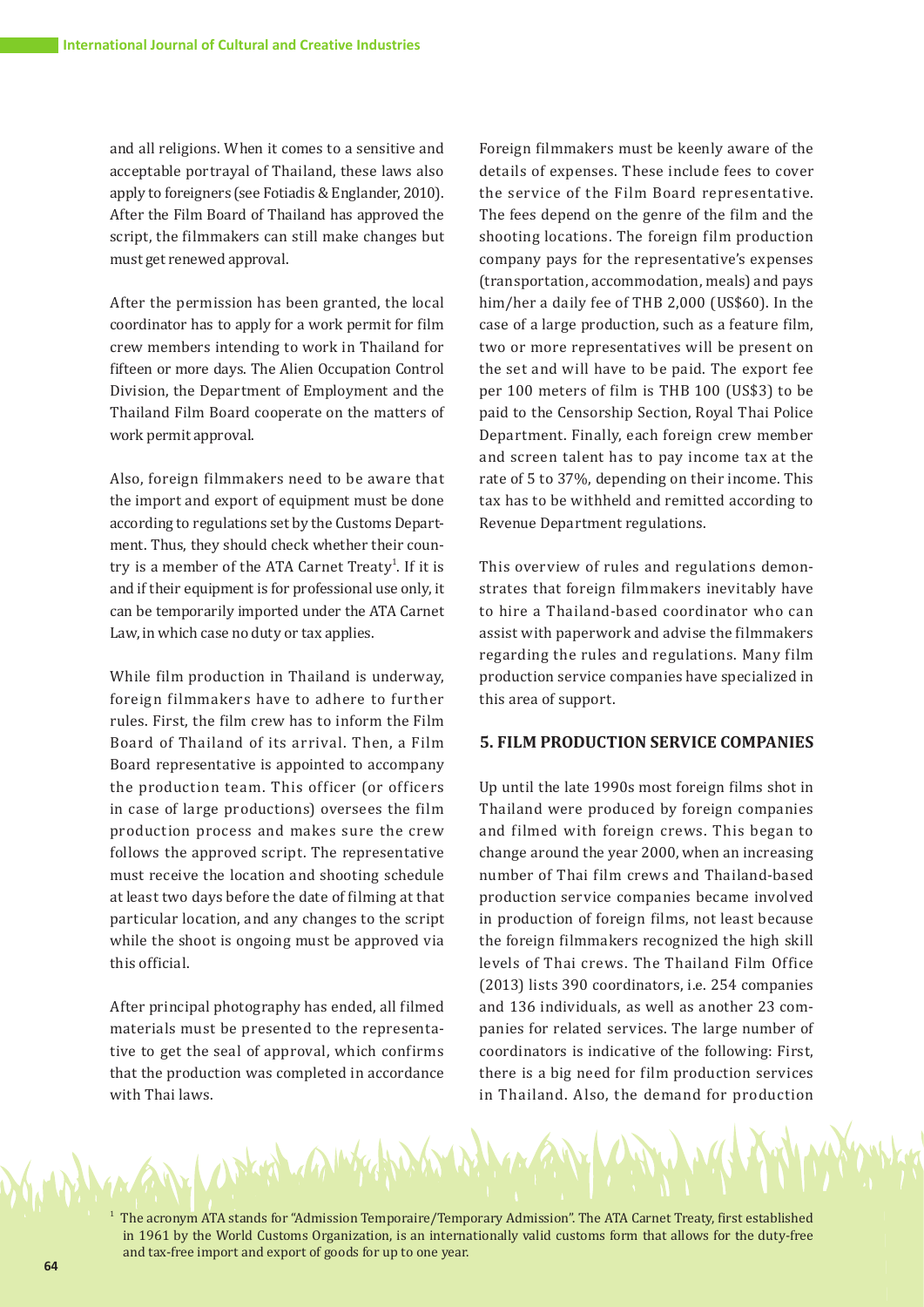services has led to the startup of many companies that are in competition with each other and, depending on their strategic orientation, are very much dependent on their involvement in foreign film projects. Third, since the Thailand Film Office lists these companies publicly, there has to be cooperation and agreement between this governmental institution and the private sector.

It appears that at one point many companies were united. Film in Thailand magazine (Thailand Film Office, September 2009, p. 2-3) included an interview with Sasisupa Sungvaribud, who was then president of the Foreign Film Production Services Association (FSA). The FSA counted seventy private sector companies and individuals specialized in film production services. They served as advocates for the development of Thailand as a top film location destination and interacted with the Thailand Film Office and other government agencies, giving them feedback about the state of things in the industry in order to assure fruitful cooperation on all levels. However, the association seems to have become inactive in 2010 or 2011 and was not replaced.

Living Films, De Warrenne Pictures, and Benetone Films are Thailand's leading film production service companies. They have been involved in the majority of high-budget foreign films shot in Thailand.

Chiang Mai-based Living Films was involved in the making of *The Medallion* (US, 2003; with Jackie Chan), *Bangkok Dangerous* (US, 2008; with Nicolas Cage), *The Hangover: Part II* (US, 2009; with Bradley Cooper and Zach Galifianakis), *Shanghai* (US, 2010, with John Cusack and Gong Li), *Teddy Bear*  (Denmark, 2012; with Kim Kold), *No Escape* (US, 2015; with Pierce Brosnan and Owen Wilson), and many other high-profile productions. The company has emerged as the solid leader of film service companies in Thailand. On its comprehensive website the company states: "We can help with

virtually any aspect of filmmaking in Thailand," and introduces itself as an experienced facilitator of all phases of film production in Thailand (Living Films, 2017). In fact, Living Films provides services for feature films, documentaries, commercials, corporate films, music videos and still photography, and can assist with all logistics and during the post-production phase. Moreover, it has eight film directors on its roster who are trained to shoot material in many different genres, and have specialized in various areas, such as live action, special effects, comedy, visual effects, and so on.

In recent years, De Warrenne Pictures (2017), helmed by its founder Thomas Waller, has provided production services for *Survivor Philippines*  (The Philippines & the UK, 2010), *Elephant White*  (US, 2011; with Djimon Hounsou and Kevin Bacon), *Glory Days* (US, 2014), *Patong Girl* (Thailand & Germany, 2014), *White Lotus* (Australia & Thailand, 2016), *Mechanic: Resurrection* (US, 2016; with Jason Statham, Jessica Alba and Tommy Lee Jones), and several more. It has functioned as production company and distributor of Thai and foreign films, including *Soi Cowboy* (Thailand, 2008), *Sop-maingeap* (Thailand, 2011; a.k.a. Mindfulness and Murder), *Patong Girl* (Thailand & Germany, 2014) and Petchakat (Thailand, 2014; a.k.a. The Last Executioner). Thus, De Warrenne Pictures is also much involved in the making of Thai films because of its strategy to be a leader in domestic as well as international filmmaking.

Benetone Films (2017) provides film production services, directors and cinematographers, and operates in Thailand and the US Since 2003 the company has been involved in the making of more than 80 films, among them Bollywood romance and action films and 800 TV commercials. Indian films line-produced by Benetone Films include *Bombay to Bangkok* (India, 2008), *Golmaal Returns*  (India, 2008), *Toonpur Ka Superhero* (India, 2010), and *Ek Ta Tiger* (India, 2012). The company has also produced films such as *A Stranger in Paradise*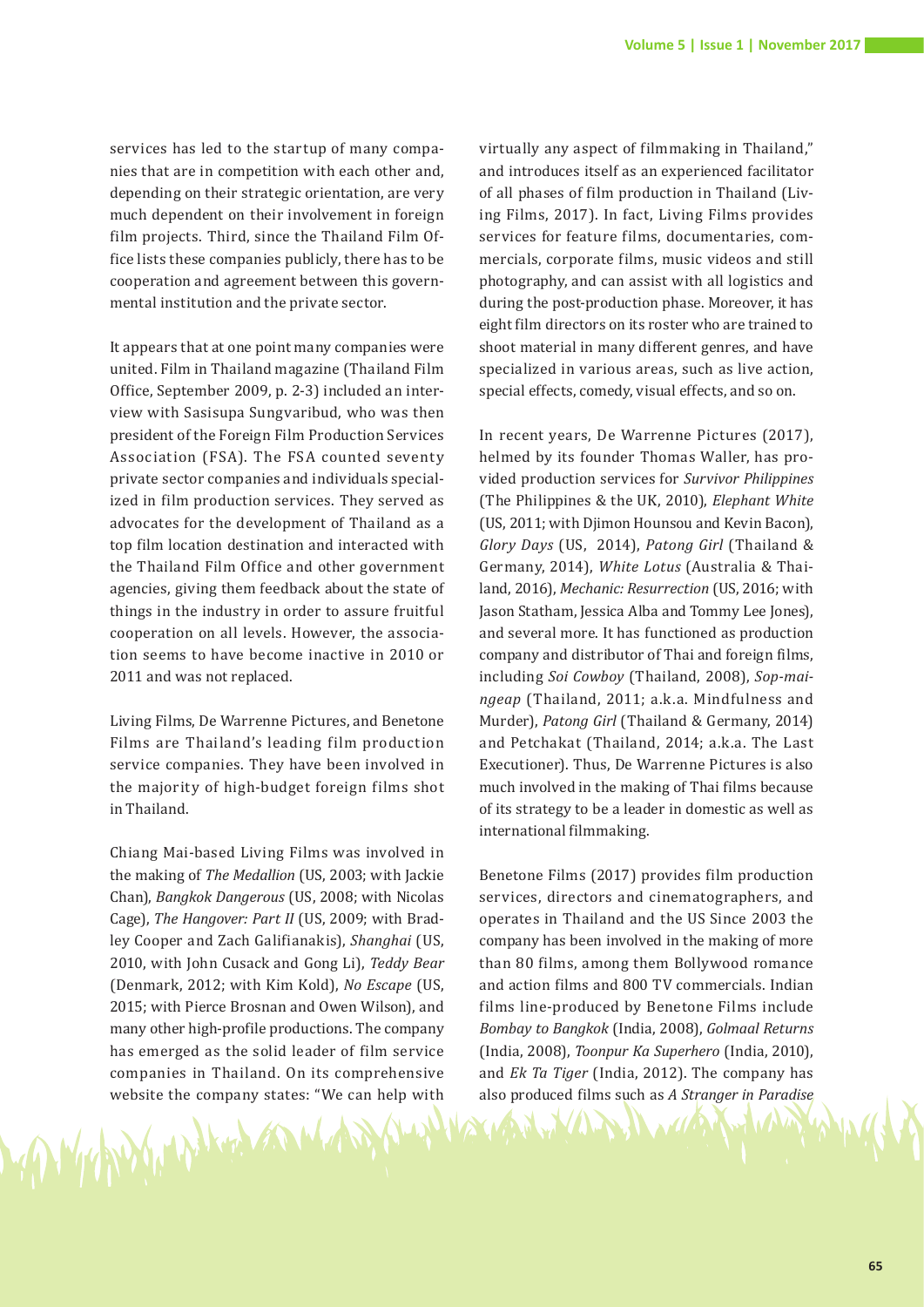(US, 2013), *Pernicious* (US, 2014), *Ghost House* (US, 2016), and several more.

There are several other Thailand-based companies of the size and reach of De Warrenne Pictures and Benetone Films. With a field counting close to 400 service companies competing in the same market, it is a challenge for each company to find its own niche. Each company tries to stand out, for instance by specializing in specific genres or by building strong partnerships with companies from selected countries.

#### **6. ANALYSIS AND DISCUSSION**

Strengths include Thailand's well-developed infrastructure, the wide availability of technical equipment and studios, well-trained and experienced crews, a solid number of experienced production service companies, a healthy competition among the production service companies, clear guidelines and rules provided by the Thailand Film Office, the collaboration between the service industry and foreign film production companies, and Thailand's reputation as a hospitable country. Many foreign actors prefer working in Thailand rather than in other tropical countries, and Thailand has a proven track-record of hosting large numbers of foreign film projects, including Hollywood blockbusters, since the 1960s. Furthermore, Indian, Japanese and Chinese film producers may choose Thailand because of the manageable distances from those countries.

Weaknesses include the fairly straightforward yet time-consuming administrative processes for foreigners to realize a film project in Thailand. Secondly, while foreign filmmakers can choose from a great number of service companies to help them, it may be rather challenging for young companies to attract mid-sized to large film projects.

Opportunities can be expected to arise from the new financial incentive scheme, Thailand's ability

Margary Control and the

to respond quicker than most other nations in the region to developments in film technology, and synergies between Thai film crews and their foreign counterparts.

Threats include a rekindling of political conflicts, currency fluctuations, a strong Thai Baht, foreign investor's withdrawal of funds from Thailand, the weakening of the world economy, the increasing competition from Malaysia, as well as haze and flooding in parts of the country during certain months. Moreover, a lower number of foreign film projects realized in Thailand can threaten the job security of Thais working for film production service companies and post production facilities.

Acknowledging the need to get foreign film and TV producers to choose Thailand over other countries, in 2015 the Thai government approved a rebate for international film and TV productions that spend THB 1.5 million (US\$45,194) or more in Thailand. In this financial incentive scheme foreign film producers can get a cash rebate of 15 to 20% on their local expenses. If a film uses Thai talent (i.e. cast and crew) in key roles, it may receive another 3% rebate, and if a film promotes Thailand extensively, it may obtain an extra 2% rebate. Banks (2016) observe that an upper limit has yet to be determined so that one large production does not get all the money allocated for the rebates. Frater (2015) mentioned that "the scheme [would] be capped at US\$2.86 million per year". Citing a government's spokesperson Frater wrote that this figure could be revised annually. It remains to be seen whether the rebate fund will be large enough to lure high-profile productions to Thailand.

The incentive scheme started in January 2017, and, according to Goundry (2015), the first rebates will be paid out in 2018. He also suggested that the incentive plan is a reaction by Thai authorities to the overall drop in numbers of foreign feature films, TV shows and commercials shot in Thailand since 2013. However, this assumption may not be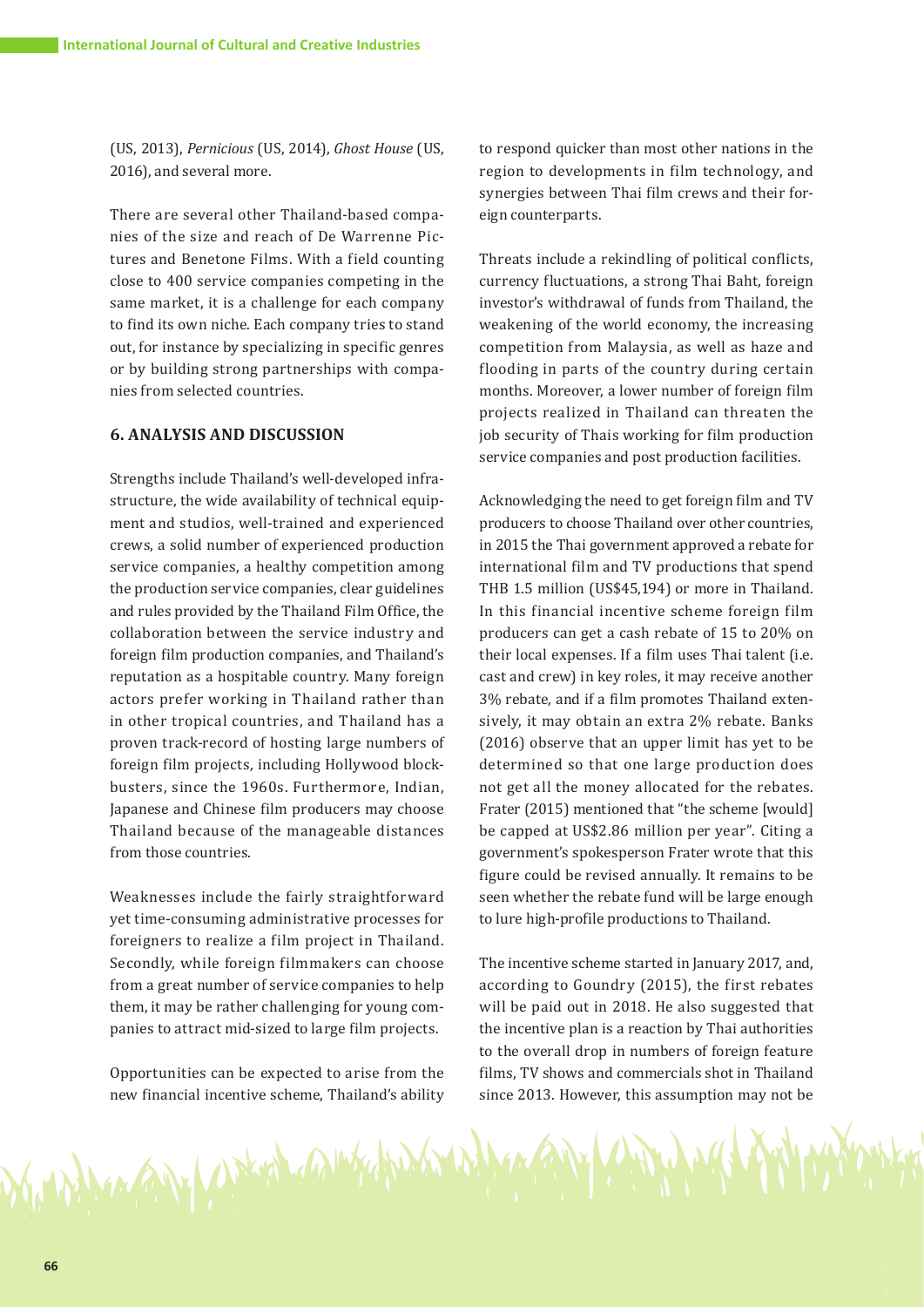accurate because the revenue figures dropped from 2013 to 2014 but recovered significantly and reached a new high in 2015. Frater (2015) also wrote that a reason for the rebate scheme is the decline of revenues in the film industry. He saw another reason in the fact that parts of the film industry lobbied the government for several years to design and implement an incentive scheme.

Other countries, such as Australia and Malaysia, already offer such rebates. In the case of Malaysia, it may go up to 30%. Thus, it does not come as a surprise that Thailand has had to take similar steps in order to stay competitive. Frater (2015) added that more and more experienced Thai crews are lured to Malaysia where they can work in places such as the new studio in Iskandar. In this sense, the financial incentive scheme is also an attempt to secure Thai film crews' jobs domestically.

The overall goal of the incentives is to increase the production revenue. Frater (2015) wrote that the Ministry of Tourism and Sports "believed the incentive would generate additional revenues of [US]\$43 million to [US]\$57 million to the country". Other anticipated benefits are the further development of the skills of local film crews and, indirectly, the continued promotion of Thailand as a tourist destination.

## **7. CONCLUSION**

The analysis of statistics from the Thailand Film Office shows that the number of foreign film productions in Thailand and the revenue achieved through these foreign productions have increased significantly between 2003 and 2015, despite significant temporary setbacks which can be attributed to domestic political turmoil, value fluctuations of the Thai Baht, Malaysia as a growing competitor in this market, and other reasons.

The Thailand Film Office is keen on promoting Thailand as a film location destination and does

so in creative and innovative ways, for instance, through the Thailand International Film Destination Festival, the Film in Thailand e-magazine, and the promotion of Thailand abroad at film festivals and expos.

The rules and regulations set for foreign filmmakers are easily available, transparent and clear. When foreign filmmakers hire a Thailand-based coordinator, for example from a local film production service company, and when they follow the prescribed steps and rules, the completion of their project in Thailand should be successful.

There is a considerable competition of hundreds of film production service companies in Thailand. While a few companies, such as Living Films, De Warrenne Pictures, and Benetone Films have established themselves as the industry leaders, smaller companies have to try to occupy niches. Furthermore, the so-called Foreign Film Production Services Association was once established but appears to have become inactive.

Thailand's reputation as a film location destination is strong and the long-term outlook is positive. It has positioned itself well to attract film-related projects from all around the world. There are unpredictable threats, such as a strong Thai Baht and renewed political and social unrest. A weakness has been the lack of a financial incentive scheme in order to stay competitive; however, in 2015 the plan for such a scheme was approved and took effect in January 2017, turning this weakness into a vital opportunity.

Based on the findings presented above, the following suggestions can be made:

(1) The Thailand Film Office should hold the Thailand International Film Destination Festival and The Amazing Thailand Film Challenge in a specific month every year so as to avoid clashes with other major film events.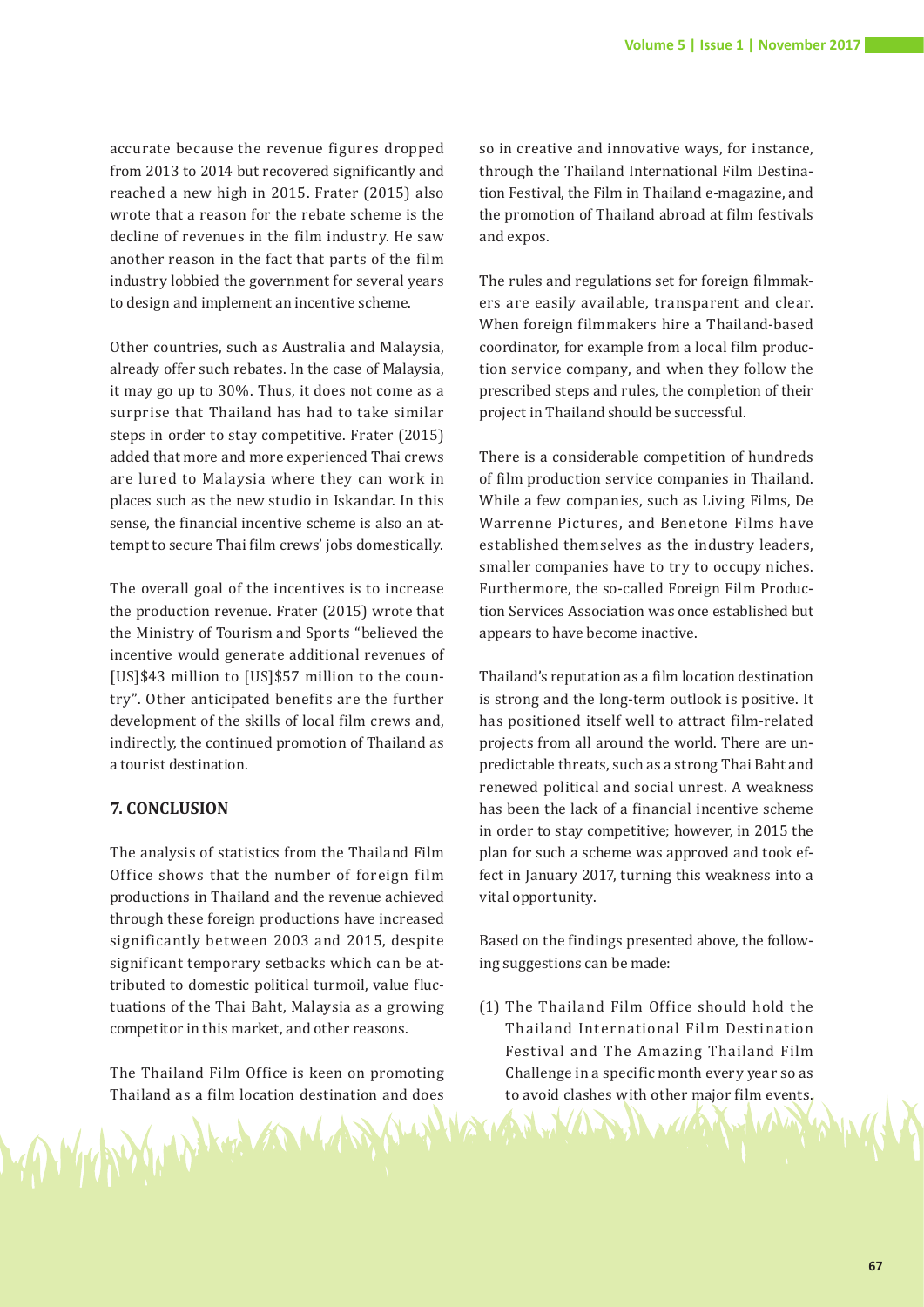They should announce and promote these events well ahead of time to stir up interest. In order to attract a wider audience, the festival should not only screen current films but also include classics, as was the case in the years 2013 and 2014 but not so since then. Likewise, the Film in Thailand e-magazine should be issued regularly, e.g. quarterly, and distributed through many channels, because this would assure the consistent interest by the public and professionals.

- (2) The film statistics provided by the Thailand Film Office should be published quarterly and be more detailed. For instance, categories such as *Others* and *Europe* should be split up into individual countries. This would be beneficial concerning the marketing of Thailand as a film location destination in relevant countries and would help researchers draw more precise conclusions.
- (3) The revival of the Foreign Film Production Services Association or a similar professional organization is called for if this industry wants to speak with one voice.
- (4) The artistic quality of many foreign feature films made in Thailand is mediocre. Many films put action scenes before plot and character development. In support of cinema as art, the Thailand Film Office should try to lure feature film projects to the country by directors and producers with a proven trackrecord of artistic films.
- (5) Oxford Economics (2012) emphasized "the fact that Thailand is already seen as a significant tourism destination in its own right. As such film and TV productions may only have a limited ability to induce foreign visits. However more research is required on this topic" (p. 13). This conclusion is correct. The influence of foreign film productions made in Thailand on people's decision to choose it as a travel destination is difficult to measure. Nevertheless, the Department of Tourism could commission a study to determine the

on fair and the mother

relationship between foreign films and filminduced tourism to Thailand, to further develop its support of foreign filmmaking in Thailand.

#### **REFERENCES**

- Banks, L. (15 May 2016). Thailand launches 20% production incentive for film productions. Retrieved from https://ethailand.com/breaking-news/ thailand-film-television-incentive/2597/
- Benetone Films (2017). The Company. Retrieved from http://www.benetonefilms.com
- Brzeski, P. (2013, February 12). Chinese hit comedy 'Lost in Thailand' generating mixed returns for Thai economy. Retrieved from http://www.hollywoodreporter.com/news/chinese-hit-comedy-lostthailand-420445
- De Warrenne Pictures (2017). Welcome to De Warrenne Pictures. Retrieved from http://www. dewarrenne.com
- Fotiadis, J. & Englander, J. (2010). Film and television censorship laws in Thailand. Atherton Legal Services. Retrieved from http://www.athertonlegal. com/publications/2-publications/40-thailand-filmcensorship-laws.html
- Frater, P. (2015, August 12). Thailand poised to establish location filming incentives. Retrieved from http://variety.com/2015/film/asia/ thailand-ready-to-establish-location-filmingincentives-1201568345/
- Goundry, N. (2015, September 21). Thailand eyes 2018 for first filming incentive payments to foreign producers. Retrieved from http://www.thelocationguide.com/blog/2015/09/ng-filming-incentivesthailand-eyes-2018-for-first-filming-incentivepayments/
- Living Films (2017). Thailand services. Retrieved from http://www.livingfilms.com/services/
- Mackey, M. (2015, January 27). Foreign Film, TV shoots in Thailand drop in 2014 amid political turmoil. Retrieved from http://www.hollywoodreporter.com/ news/foreign-shoots-thailand-drop-2014-767502
- Ministry of Foreign Affairs (2012, July 27). Filming in Thailand: Rules and regulations. Retrieved from http://www.mfa.go.th/main/en/mediacenter/1720/25551-Rules-and-Regulations.html
- Oxford Economics (2012). The economic contribution of the film and television industries in Thailand. Retrieved from http://www.tisf.org.tw/newslet-